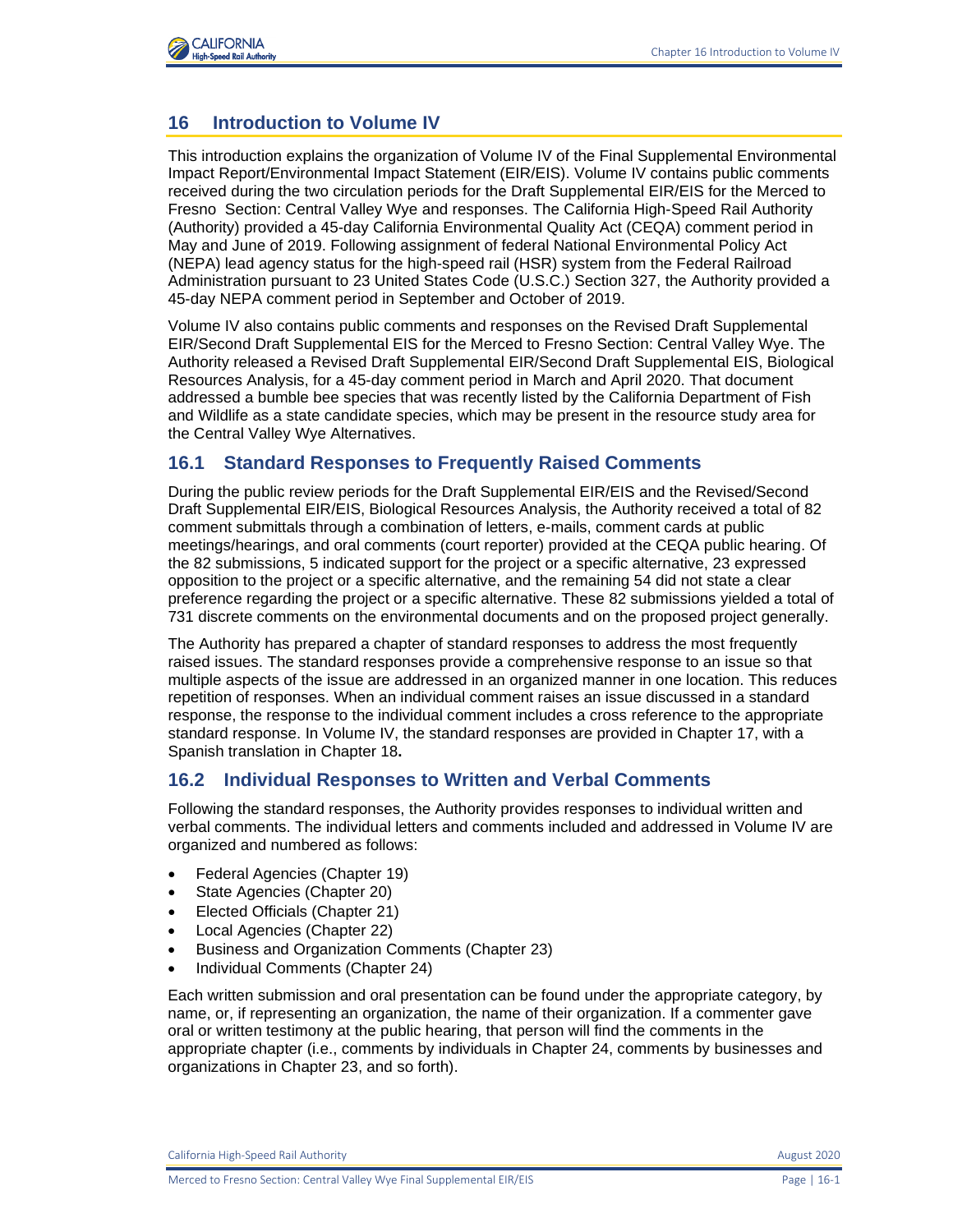

Each submission the Authority received was assigned a number starting with "MF2", which corresponds to this document's status as a supplement to the Merced to Fresno Final EIR/EIS. Individual comments within each submission were assigned a secondary number.

Each comment letter and public hearing transcript has brackets in the left-hand margin with identification numbers for each comment. Some letters or oral statements have been treated as a single comment, whereas in other submissions, multiple comments have been identified, which have been numbered and responded to individually. The responses to comment(s) are located at the end of each letter or transcript. Each response is labeled with the letter/testimony identifier and comment number that refers back to that particular bracketed comment.

Some comments from the same agency, organization, or individual were submitted more than once (e.g., letter was first faxed and then mailed). These duplicate comment letters are included only once and are not repeated multiple times in the volume. However, any comments submitted under both the CEQA and NEPA are treated as separate comments.

A number of written comment submissions in Volume IV included lengthy attachments to the comment letters or web links to supporting materials. In preparing the Final Supplemental EIR/EIS and responses to comments, every attachment provided with comment submissions or identified by a web link was reviewed and evaluated. In those cases where attachments included additional comments on the Supplemental EIR/EIS, the comments were delineated and responded to. In those cases where attachments or web links contained information or studies in support of the written comment submission, the material was considered in developing the response.

The table of contents for Volume IV, provided below, includes a listing of each comment, submission number, and the page of the volume where it can be found.

| <b>Chapter 17 - Standard Responses (English)</b> |                                                                                                                       |  |  |
|--------------------------------------------------|-----------------------------------------------------------------------------------------------------------------------|--|--|
| CVY-Response-GENERAL-1                           | Oppose HSR Project                                                                                                    |  |  |
| CVY-Response-GENERAL-2                           | Alternatives Analysis and Selection for CVY                                                                           |  |  |
| CVY-Response-GENERAL-3                           | <b>Funding and Project Costs</b>                                                                                      |  |  |
| CVY-Response-GENERAL-4                           | <b>Heavy Maintenance Facility</b>                                                                                     |  |  |
| CVY-Response-GENERAL-5                           | Phased Implementation, Interim Operating Plans and Draft 2020 Business<br>Plan                                        |  |  |
| CVY-Response-GENERAL-6                           | <b>Small Business Employment Benefits</b>                                                                             |  |  |
| CVY-Response-GENERAL-7                           | Relationship between the Merced to Fresno Final EIR/EIS and Central Valey<br>Wye Final Supplemental EIR/EIS documents |  |  |
| CVY-Response-PUE-1                               | <b>Electricity Supply Impacts during Operation</b>                                                                    |  |  |
| CVY-Response-SO-01                               | HSR Project Effects on Property Values Due to Nearby Alignment                                                        |  |  |
| CVY-Response-AGRICULTURE-1                       | Severance of Agricultural Infrastructure Serving Important Farmland                                                   |  |  |
| CVY-Response-AGRICULTURE-2                       | Farmland Impacts - Remnant Parcels                                                                                    |  |  |
| CVY-Response-AGRICULTURE-3                       | Dairies                                                                                                               |  |  |
| CVY-Response-TRAN-1                              | Congestion Impacts and VMT                                                                                            |  |  |

## **16.3 Contents by Order of Appearance in Document**

August 2020 California High-Speed Rail Authority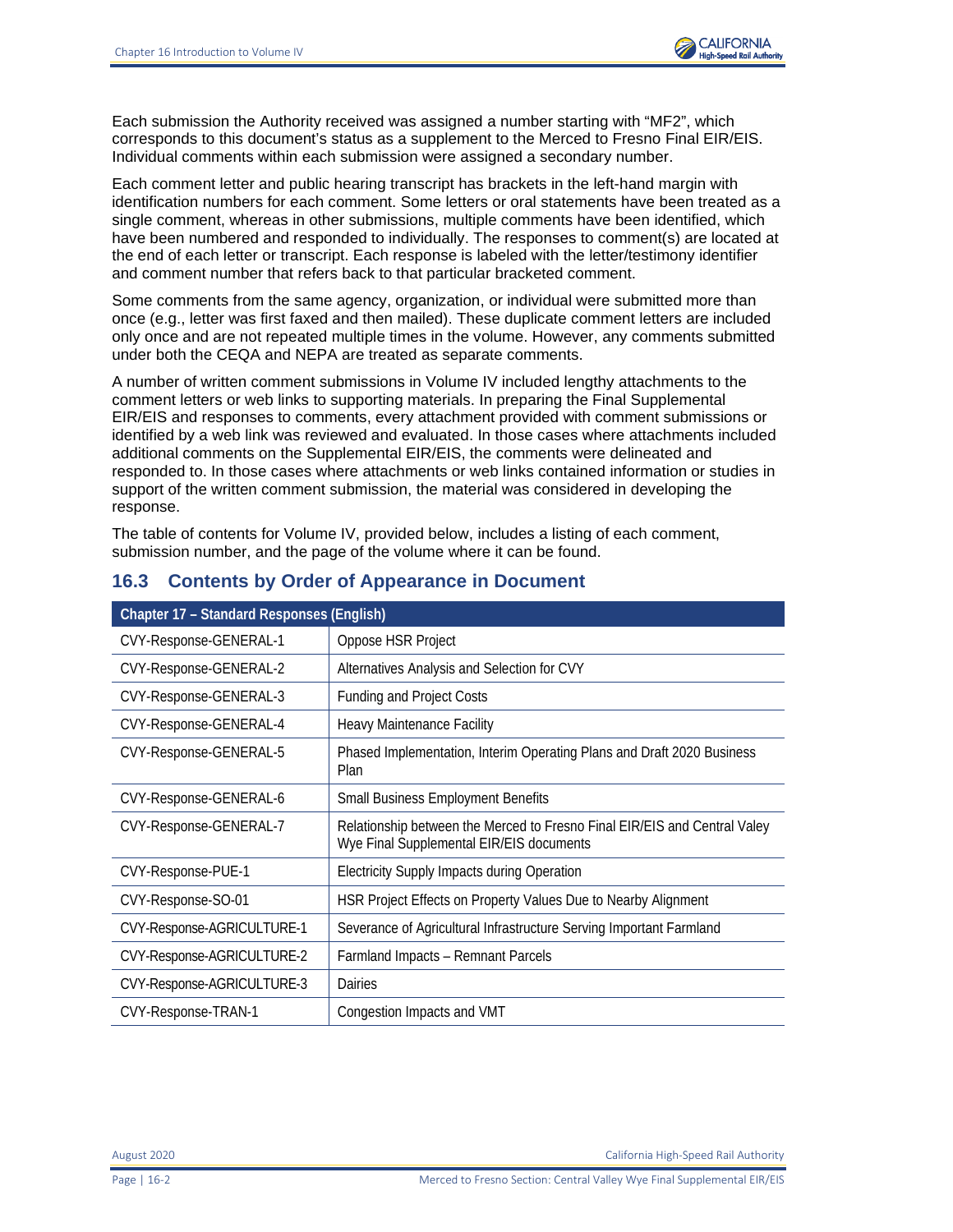

| Chapter 18 - Respuestas estándares (Español) |                                                                                                                                 |  |  |
|----------------------------------------------|---------------------------------------------------------------------------------------------------------------------------------|--|--|
| CVY-Respuesta-GENERALIDADES-1                | Oposición al Proyecto del HSR                                                                                                   |  |  |
| CVY-Respuesta-GENERALIDADES -2               | Análisis y selección de alternativas para CVY                                                                                   |  |  |
| CVY-Respuesta-GENERALIDADES -3               | Financiación y costos del proyecto                                                                                              |  |  |
| CVY-Respuesta-GENERALIDADES-4                | Talleres de mantenimiento pesado                                                                                                |  |  |
| CVY-Respuesta-GENERALIDADES -5               | Implementación por etapas, planes operativos provisionales y Proyecto<br>del Plan de Negocios de 2020                           |  |  |
| CVY-Respuesta-GENERALIDADES -6               | Oportunidades de empleo para pequeñas empresas                                                                                  |  |  |
| CVY-Respuesta-GENERALIDADES -7               | Relación entre los documentos EIR/EIS Final de Merced a Fresno y<br>EIR/EIS Suplementario de la Bifurcación en el Valle Central |  |  |
| CVY-Respuesta-PUE-1                          | Impactos del suministro eléctrico durante las operaciones                                                                       |  |  |
| CVY-Respuesta-SO-01                          | Efectos del proyecto del HSR en los valores de la propiedad debido a<br>la proximidad del trazado                               |  |  |
| CVY-Respuesta-AGRICULTURA-1                  | Desintegración de la infraestructura agrícola que abastece a tierras de<br>cultivo importantes                                  |  |  |
| CVY-Respuesta-AGRICULTURA-2                  | Impactos en las tierras de cultivo - Parcelas remanentes                                                                        |  |  |
| CVY-Respuesta-AGRICULTURA-3                  | Industrias lácteas                                                                                                              |  |  |
| CVY-Respuesta-TRAN-1                         | Impactos de la congestión y VMT                                                                                                 |  |  |

| <b>Chapter 19 - Federal Agency Comments</b><br>Agency                                              | <b>Submission</b><br><b>Number</b> | Page<br><b>Number</b> |
|----------------------------------------------------------------------------------------------------|------------------------------------|-----------------------|
| U.S. Army Corps of Engineers, San Francisco District, Jimmy C. Szeto CIV CPMS                      | 233                                | $19-3$                |
| U.S. Army Corps of Engineers, San Francisco District, Jimmy C. Szeto CIV CPMS                      | 224                                | $19 - 5$              |
| U.S. Department of Homeland Security, FEMA Region IX, Gregor Blackburn                             | 227                                | $19 - 7$              |
| U.S. Department of Homeland Security, FEMA Region IX, Gregor Blackburn                             | 280                                | 19-18                 |
| U.S. Department of the Interior, Janet Whitlock                                                    | 285                                | 19-21                 |
| U.S. Department of the Interior, Bureau of Reclamation, Mid-Pacific Region, Allison<br>Jacobson    | 265                                | 19-12                 |
| U.S. Environmental Protection Agency Region 9, Connell Dunning                                     | 264                                | $19-9$                |
| U.S. Environmental Protection Agency Region 9, Connell Dunning                                     | 287                                | 19-24                 |
| U.S. Environmental Protection Agency Region 9, Connell Dunning                                     | 313                                | 19-27                 |
| U.S. National Oceanic and Atmospheric Administration Fisheries, West Coast<br>Region, Erin Strange | 279                                | 19-15                 |
| U.S. Fish and Wildlife Service, Sheri Byers                                                        | 248                                | $19-1$                |

| Chapter 20 - State Agency Comments<br>Agency                 | Submission<br><b>Number</b> | Page<br><b>Number</b> |
|--------------------------------------------------------------|-----------------------------|-----------------------|
| California Department of Fish and Wildlife, Janice Yoshioka  | 248                         | $20-1$                |
| California Department of Fish and Wildlife, Primavera Parker | 317                         | 20-37                 |

California High-Speed Rail Authority **August 2020**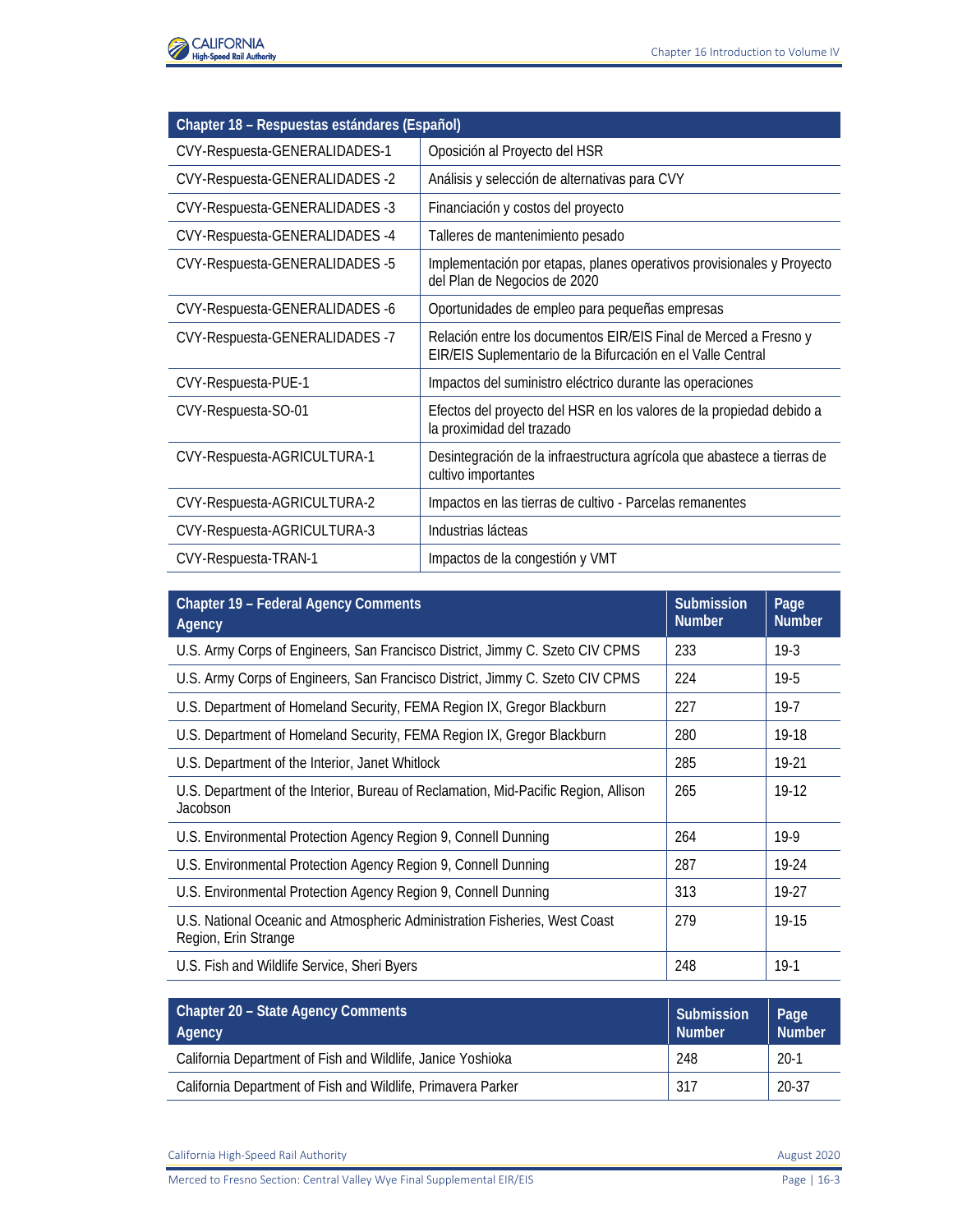

| Chapter 20 - State Agency Comments<br>Agency                                    | Submission<br><b>Number</b> | Page<br><b>Number</b> |
|---------------------------------------------------------------------------------|-----------------------------|-----------------------|
| California Department of Transportation (Caltrans), District 6, Harpreet Kooner | 319                         | $20 - 63$             |
| Central Valley Regional Water Quality Control Board, Nicholas White             | 315                         | 20-33                 |
| Department of Toxic Substances Control, Gavin McCreary                          | 312                         | $20 - 29$             |

| Chapter 21 – Elected Official Comments | Submission    | Page          |
|----------------------------------------|---------------|---------------|
| <b>Agency</b>                          | <b>Number</b> | <b>Number</b> |
| U.S. Congressman Jim Costa             | 267           | $21-1$        |

| <b>Chapter 22 - Local Agency Comments</b><br>Agency                          | <b>Submission</b><br><b>Number</b> | Page<br><b>Number</b> |
|------------------------------------------------------------------------------|------------------------------------|-----------------------|
| Alview-Dairyland Union School District, via Sheila Perry                     | 263                                | 22-133                |
| Central California Irrigation District, Russell Landon<br>300                |                                    | 22-243                |
| Chowchilla School District, via James Traber, Fagen, Friedman, Fulfrost, LLP | 298                                | 22-225                |
| Chowchilla Elementary School District, Christina Wa                          | 250                                | 22-114                |
| Chowchilla Union High School District, via Christina Wa                      | 251                                | 22-118                |
| City of Chowchilla, Akami Yang                                               | 296                                | 22-204                |
| City of Chowchilla, QK, Inc., Desmond Johnston                               | 247                                | 22-90                 |
| City of Chowchilla, Rod Pruett                                               | 229                                | $22 - 1$              |
| County of Fresno, Christina Monfette                                         | 299                                | 22-239                |
| Grassland Water District, Ellen Wehr                                         | 244                                | $22-9$                |
| Madera County Board of Supervisors, David Rodgers                            | 266                                | 22-148                |
| Madera County Board of Supervisors, Matthew Treber                           | 230                                | $22-3$                |
| Madera County Board of Supervisors, Nicholas Salinas                         | 236                                | $22 - 7$              |
| San Joaquin Valley Air Pollution Control District, Mark Montelongo           | 293                                | 22-201                |
| San Joaquin Valley Air Pollution Control District, Sharla Yang               | 252                                | 22-122                |
| Stanislaus County Environmental Review Committee, Patrick Cavanah            | 283                                | 22-150                |
| Wye Madera County Taskforce, via Matthew Treber (for Madera County)          | 234                                | $22 - 5$              |
| Wye Madera County Taskforce, via Matthew Treber (for Madera County)          | 245                                | $22 - 16$             |
| Wye Madera Task Force, via Kristen Kortick, Abbot & Kindermann, Inc.         | 290                                | 22-153                |

| Chapter 23 - Businesses and/or Organization Comments<br>Agency          | <b>Submission</b><br><b>Number</b> | Page<br><b>Number</b> |
|-------------------------------------------------------------------------|------------------------------------|-----------------------|
| Benchmark Resources, Bob Delp                                           | 235                                | 23-8                  |
| Fagundes Dairies and Farms, Norman Allinder on behalf of Lloyd Fagundes | 249                                | 23-171                |
| Fagundes Dairy, Lloyd Fagundes                                          | 288                                | 23-198                |
| Fairmead Community and Friends, Barbara Nelson                          | 258                                | 23-180                |

August 2020 California High-Speed Rail Authority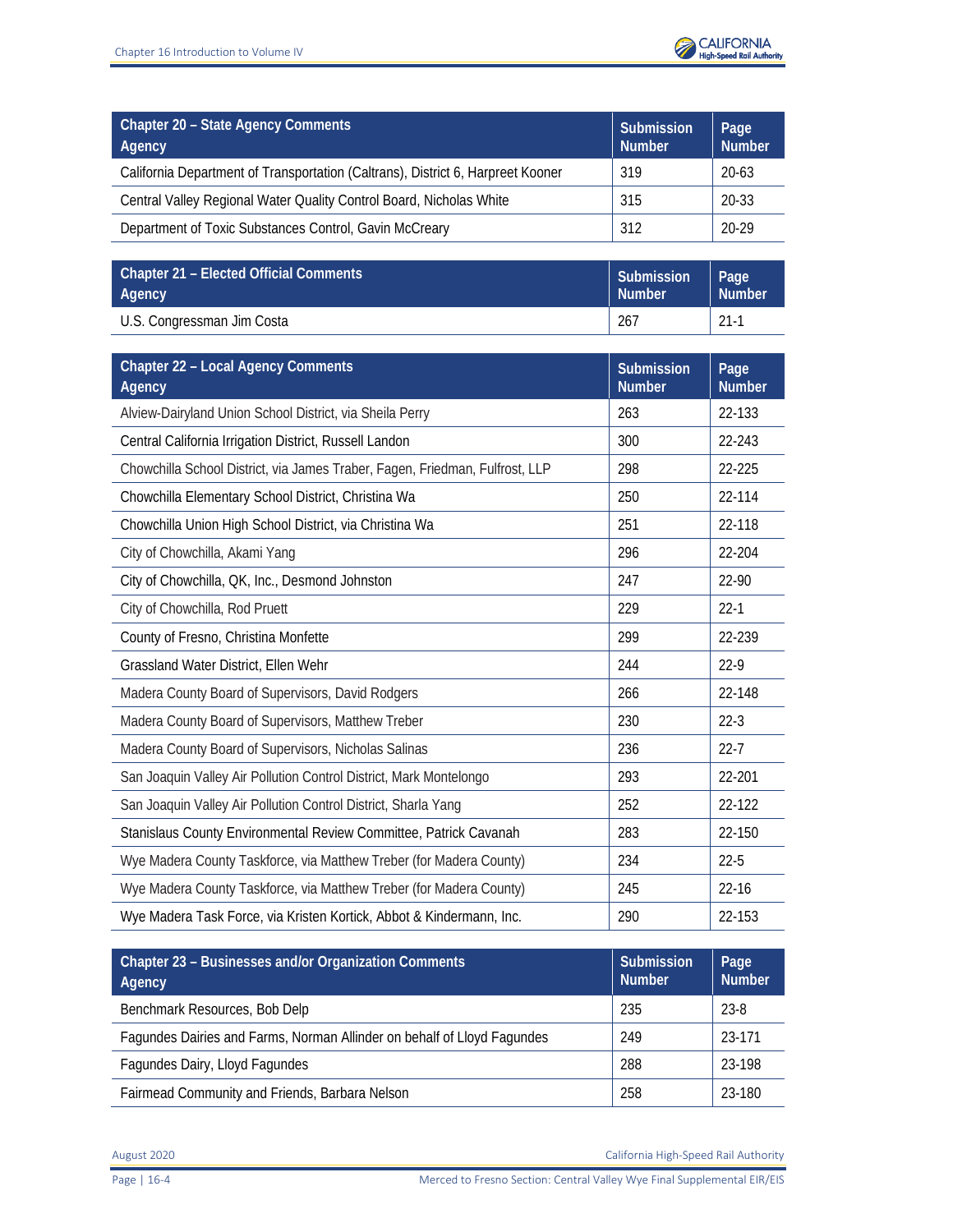

| Chapter 23 - Businesses and/or Organization Comments<br>Agency                                                                                                                                | Submission<br><b>Number</b> | Page<br><b>Number</b> |
|-----------------------------------------------------------------------------------------------------------------------------------------------------------------------------------------------|-----------------------------|-----------------------|
| Fairmead Community and Friends, Elaine Moore                                                                                                                                                  | 260                         | 23-182                |
| Fairmead Community and Friends, Elaine Moore                                                                                                                                                  | 269                         | 23-184                |
| Fairmead Community and Friends, Norma Bustillos                                                                                                                                               | 270                         | 23-187                |
| H & H Farming, Inc., Cathy and Wendell Haworth                                                                                                                                                | 254                         | 23-176                |
| Cathy Haworth on behalf of H & H Farming, Inc.                                                                                                                                                | 222                         | $23-3$                |
| Landmark Real Estate, Ed McIntrye                                                                                                                                                             | 237                         | $23-10$               |
| Leadership Counsel for Justice and Accountability, via Madeline Harris (for Fairmead<br>Community and Friends)                                                                                | 273                         | 23-190                |
| Leadership Counsel for Justice and Accountability, via Michael Claiborne (for<br><b>Fairmead Community and Friends)</b>                                                                       | 241                         | $23-13$               |
| Leadership Counsel for Justice and Accountability, via Michael Claiborne (for<br><b>Fairmead Community and Friends)</b>                                                                       | 242                         | 23-128                |
| Leadership Counsel for Justice and Accountability, via Michael Claiborne (for<br><b>Fairmead Community and Friends)</b>                                                                       | 274                         | 23-193                |
| Leadership Counsel for Justice and Accountability, via Michael Claiborne (for<br><b>Fairmead Community and Friends)</b>                                                                       | 291                         | 23-201                |
| Merced County Farm Bureau, Breanne Ramos (for Preserve Our Heritage;<br>Chowchilla Water District; Fagundes, Fagundes, Fagundes; Madera County Farm<br>Bureau; and Merced County Farm Bureau) | 243                         | 23-158                |
| Merced County Farm Bureau, Breanne Ramos                                                                                                                                                      | 246                         | 23-167                |
| Merced County Farm Bureau, Breanne Ramos                                                                                                                                                      | 297                         | 23-204                |
| QK Inc., Annalisa Perea                                                                                                                                                                       | 210                         | $23-1$                |
| Stanley Green Energy, Robert Stanley                                                                                                                                                          | 278                         | 23-196                |
| White Mountain Ranch, Denise Stone                                                                                                                                                            | 306                         | 23-209                |

| Chapter 24 - Individual Comments by Last Name |                   |                          |             |
|-----------------------------------------------|-------------------|--------------------------|-------------|
| <b>Last Name</b>                              | <b>First Name</b> | <b>Submission Number</b> | Page Number |
| Allen                                         | John              | 218                      | $24-1$      |
| Dole                                          | Matt              | 221                      | $24-3$      |
| Dunn                                          | Michael           | 216                      | $24-5$      |
| Fortin                                        | Pat               | 261                      | $24-7$      |
| Francia                                       | Sara              | 211                      | 24-9        |
| Harry                                         | Matt              | 259                      | $24-11$     |
| Harry                                         | Matt              | 271                      | 24-13       |
| Hickey                                        | Cynthia           | 255                      | $24 - 16$   |
| Knapp                                         | Sandra            | 214                      | 24-19       |
| Massaro                                       | <b>Steve</b>      | 253                      | 24-21       |

California High-Speed Rail Authority **August 2020**